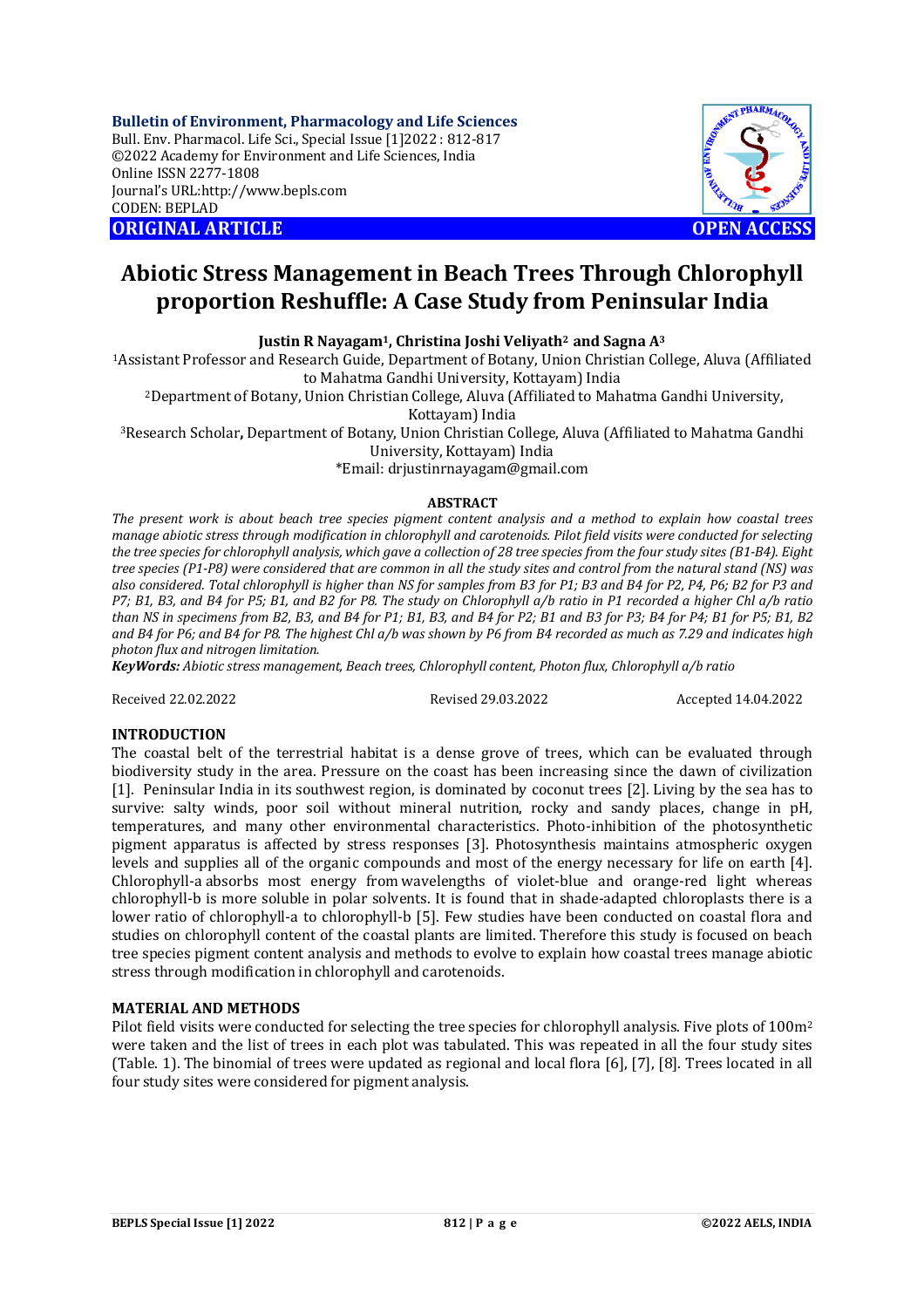| Family               | <b>Botanical Name</b>                  | <b>B1</b>                | <b>B2</b>                | <b>B3</b>      | <b>B4</b>                |
|----------------------|----------------------------------------|--------------------------|--------------------------|----------------|--------------------------|
| Annonaceae           | Annona muricata L.                     |                          |                          |                | $\ast$                   |
| Annonaceae           | Annona squamosa L.                     | $\blacksquare$           | $\ast$                   |                | $\blacksquare$           |
| Annonaceae           | Annona reticulate L.                   |                          |                          |                | $\ast$                   |
| Annonaceae           | Polyalthia longifolia (Sonn.) Thwaites | $\blacksquare$           |                          |                | $\ast$                   |
| Clusiaceae           | Calophyllum inophyllum L.              | $\ast$                   | $\ast$                   | $\ast$         | $\ast$                   |
| <b>Malvaceae</b>     | Talipariti tiliaceum (L.) Fryxell      | $\ast$                   | $\ast$                   | $\ast$         | $\ast$                   |
| <b>Bombacaceae</b>   | Ceiba pentandra (L.) Gaertn.           |                          |                          |                | $\ast$                   |
| <b>Sterculiaceae</b> | Sterculia foetida L.                   | $\blacksquare$           | $\overline{a}$           | -              | $\ast$                   |
| Elaeocarpaceae       | Muntingia calabura L.                  |                          |                          |                | $\ast$                   |
| Anacardiaceae        | Mangifera indica L.                    | $\overline{\phantom{0}}$ | $\ast$                   |                | $\overline{\phantom{a}}$ |
| <b>Fabaceae</b>      | Gliricidia sepium (Jacq.) Walp.        | $\ast$                   | $\ast$                   | $\ast$         | $\ast$                   |
| <b>Fabaceae</b>      | Pongamia pinnata (L.) Pierre           | $\ast$                   | $\ast$                   | $\ast$         | $\ast$                   |
| Caesalpiniaceae      | Delonix regia (Hook.)Raf.              | $\blacksquare$           |                          |                | $\ast$                   |
| Caesalpiniaceae      | Tamarindus indica L.                   | $\blacksquare$           |                          | $\ast$         |                          |
| Mimosaceae           | Acacia mangium Willd.                  | ä,                       |                          | $\ast$         |                          |
| <b>Mimosaceae</b>    | Pithecellobium dulce (Roxb.) Benth.    | $\blacksquare$           |                          | L,             | $\ast$                   |
| Mimosaceae           | Samanea saman (Jacq.) Merr.            |                          | $\ast$                   |                |                          |
| Combretaceae         | Terminalia catappa L.                  | $\ast$                   | $\ast$                   | $\ast$         | $\ast$                   |
| Lythraceae           | Lagerstroemia speciosa (L.)Pers.       | L,                       |                          |                | $\ast$                   |
| <b>Rubiaceae</b>     | Morinda citrifolia L.                  | $\blacksquare$           |                          | $\ast$         | $\ast$                   |
| Apocynaceae          | Alstonia scholaris (L.) R.Br.          | L,                       | $\ast$                   | $\overline{a}$ | $\ast$                   |
| <b>Bignoniaceae</b>  | Millingtonia hortensis L.f.            | $\overline{\phantom{0}}$ | $\overline{\phantom{0}}$ |                | $\ast$                   |
| <b>Bignoniaceae</b>  | Spathodea campanulata P.Beauv.         |                          |                          | $\ast$         | $\ast$                   |
| <b>Moraceae</b>      | Ficus benghalensis L.                  | $\blacksquare$           | $\overline{\phantom{0}}$ | L,             | $\ast$                   |
| <b>Moraceae</b>      | Ficus benjamina L.                     | $\overline{a}$           |                          |                | $\ast$                   |
| <b>Moraceae</b>      | Ficus religiosa L.                     | $\ast$                   | $\ast$                   | $\ast$         | $\ast$                   |
| Casuarinaceae        | Casuarina litorea Rumph.               | $\ast$                   | $\ast$                   | $\ast$         | $\ast$                   |
| Arecaceae            | Cocos nucifera L.                      | $\ast$                   | $\ast$                   | $\ast$         | $\ast$                   |

**TABLE 1. LIST OF TREES RECORDED IN THE PILOT STUDY**

The eight tree species selected for the chlorophyll analysis studies are *Calophyllum inophyllum* (P1), *Talipariti tiliaceum* (P2), *Gliricidia sepium* (P3), *Pongamia pinnata* (P4), *Terminalia catappa* (P5), *Ficus religiosa* (P6), *Casuarina litorea* (P7), *Cocos nucifera* (P8). Samples from respective species from the natural stands served as control (NS). Four beach sites where the study and the material collection were performed are Edavanakkad (S1), Vypin (S2), Cherai (S3), and Fort Kochi (S4)**.** Field visits were conducted from February 2015 to July 2019**.** Arnon's chlorophyll (Chl) estimation method [9] was used in the present study. Samples were collected twice a year during the study period and the average data obtained are presented.

# **RESULTS**

Data on chlorophyll-a content, Chlorophyll-b, total Chl, Chl pigment ratio, carotenoid in the selected tree species namely *Calophyllum inophyllum* (P1), *Talipariti tiliaceum* (P2), *Gliricidia sepium* (P3), *Pongamia pinnata* (P4), *Terminalia catappa* (P5), *Ficus religiosa* (P6), *Casuarina litorea* (P7), *Cocos nucifera* (P8) are presented in Figure 1-5. It is clear from figure 1, that P1, P3, P4 have higher Chl-a content in samples from B2 and B4 whereas P2 and P7 recorded lower values than the plant from natural habitat. P5 recorded higher Chl content in B1, B2, and B3; P6 has a higher value than natural stand-in B4 (0.1114 mg  $g<sup>1</sup>$ ). In the case of P8 samples from B1 and b4 recorded higher Chl-a content than specimens from NS. Chlorophyll-b content in the leaves of the species under study are given in figure 2 and it shows higher value than NS for samples from B3 and B4 in P1, B4 in P2 (0.76 mg g<sup>1</sup>); B2 and B3 in P3 (0.0316 mg g<sup>1</sup>, 0.042mg g<sup>1</sup>); B2  $(0.0243 \text{ mg g} \cdot 0.026 \text{ mg g} \cdot 0.0262 \text{ mg g} \cdot 0.045 \text{ mg g} \cdot 0.046 \text{ mg g} \cdot 0.066 \text{ mg g} \cdot 0.0546 \text{ mg g} \cdot 0.064 \text{ mg g} \cdot 0.0546 \text{ mg g} \cdot 0.064 \text{ mg g} \cdot 0.026 \text{ mg g} \cdot 0.026 \text{ mg g} \cdot 0.026 \text{ mg g} \cdot 0.026 \text{ mg g} \cdot 0.045 \text{ mg g} \cdot 0.045$ P5: B3 in P6: B1 (0.0388 mg  $g<sup>1</sup>$ ) and B2 (0.0376 mg  $g<sup>1</sup>$ ). Total Chlorophyll content in the leaves of the species under study are given in figure 3 and it is obvious that total chlorophyll is higher than NS for samples from B3 for P1; B3 and B4 for P2, P4, P6; B2 for P3 and P7; B1, B3 and B4 for P5; B1, and B2 for P8. Analysis of carotenoid content for the species under study is given in figure 4. According to the values, it is obvious that there is a higher value for B4 specimens in P1 and P5; B2 and B3 specimens in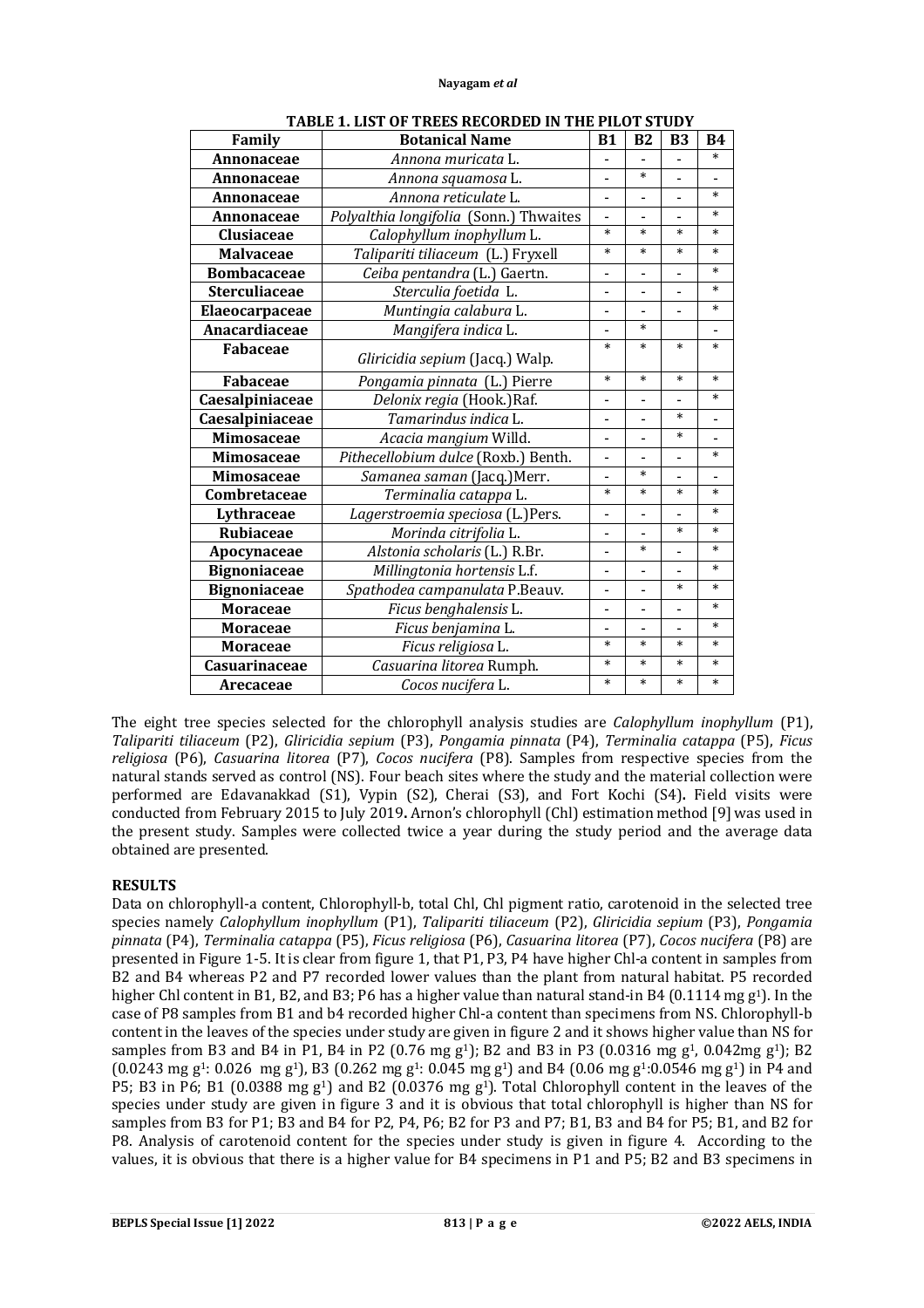P2; B3 and B4 specimens in P3 and P4. Average data on the carotene content in leaf specimens do not show a higher value than NS for plants P6, P7, and P8.



**Fig. 1. Chlorophyll-a content in the Species under study (P1-P8) from different beaches (B1-B4)**<br>
I B1 B2 B3 B3 B4 B4



**Fig. 2. Chlorophyll-b content in the Species under study (P1-P8) from different beaches (B1-B4)**<br>  $B_3$ 



**Fig. 3. Total Chlorophyll content in the Species under study (P1-P8) from different beaches (B1-B4)**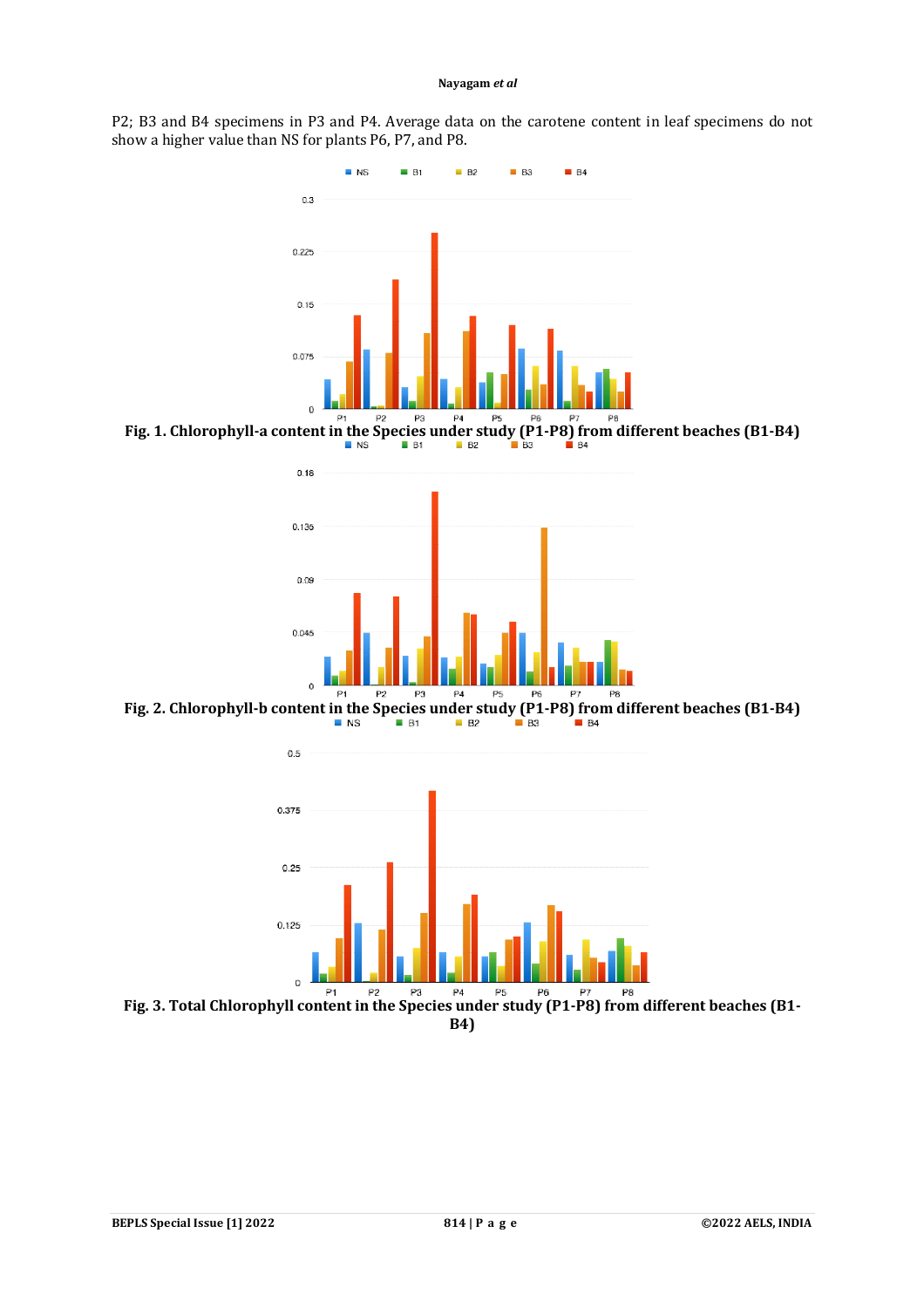

**Fig. 4. Carotenoid content in the Species under study**  $\left(\frac{P1-P8}{B_1}\right)$  **from different beaches (B1-B4)** 



**Fig. 5. Chlorophyll a/b ratio in the Species under study (P1-P8) from different beaches (B1-B4)** The study on Chlorophyll a/b ratio is given in figure 5, which indicates the following: P1 recorded higher Chl a/b ratio than Ns in specimens from B2, B3, and B4 for P1; B1, B3, and B4 for P2; B1 and B3 for P3; B4 for P4; B1 for P5; B1, B2 and B4 for P6; and B4 for P8.



**Figure 6. The pattern of tree species distribution in the study sites (recorded during the pilot study)**

# **DISCUSSION**

From the pilot study data, it is obvious that B4 beach has the highest tree species diversity. On examining the list it is more or less clear that many are cultivated species, which is carried out by the local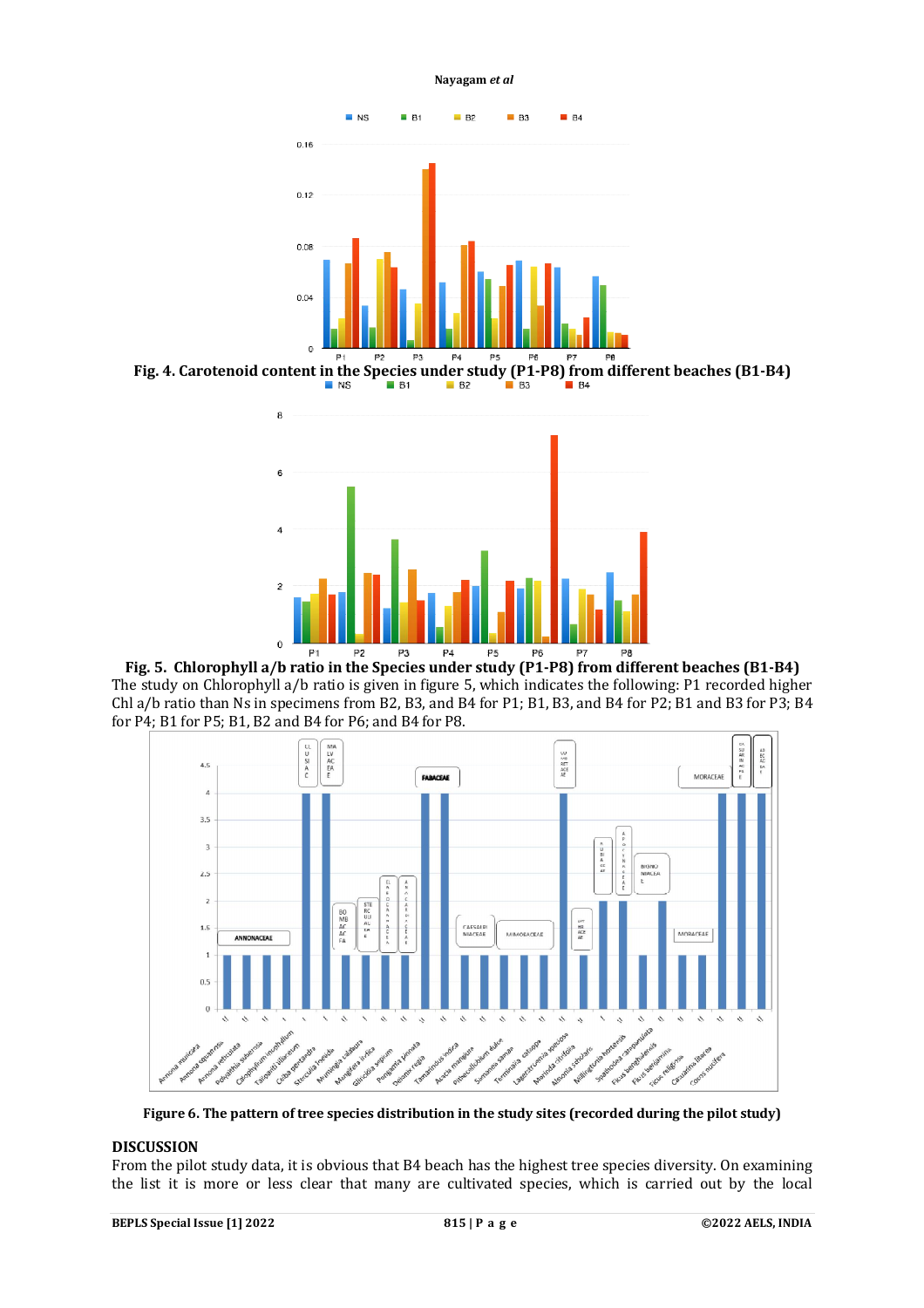government or privately owned business centers as it is a beach that attracts a lot of foreign tourists round the year. From government records, it is clear that B4 beach is landfilled one, and filled in soil may be the reason to support high tree species diversity. A total of 28 tree species were obtained from the 4 beaches. Among the 18 different families, Fabaceae is found the adapted family (Fig.6). Wider distribution is shown by certain tree species such as *Calophyllum inophyllum, Talipariti tiliaceum, Gliricidia sepium, Pongamia pinnata, Terminalia catappa, Ficus religiosa, Casuarina litorea,* and *Cocos nucifera.* Chlorophylla, total chlorophyll, and carotenoids were found to be higher in P3 of B4, whereas chlorophyll-b was higher in P6 of S3. Chlorophyll a/b ratios were found to be higher in trees of the B4 site. The highest Chl a/b was shown by P6 from B4, and the ratio is 7.29. If Chl a/b ratio is > 3.2- 4, Photosynthetic photon flux will be higher [10]. According to the result obtained, the majority of the tree species are showing lower Chl a/b ratios and this, therefore, gives a clear indication that they are adapted and acclimatized to the area. This refers that the photosynthetic photon flux rate is lower in the majority of the tree species collected from both coastal areas and natural stands. It can be also projected that the species can be used in future plantation programs along with coastal belts and beaches of tropical areas with similar climates. [11], showed the effect of NaCl in the growth and development of sunflowers. Randall et. al. [12], [13] rightly said that decreased content of this chlorophyll protein accounts for the elevated chlorophyll **a/b** ratios and the reduced photosynthetic unit sizes of the two cell types in stressed plants and acclimation of tropical woody plants to nitrogen limitation [5]. The study conducted in natural forests for chlorophyll-a, chlorophyll-b, and total chlorophyll and chlorophyll a/b ratio fall in values ranging between 0.87–15.92 mg  $g<sup>1</sup>$  [14]. The present study to access abiotic stress is a highly reliable and reproducible one as it selected tree species, which faces all seasons throughout the year. Even though in some cases the Chl a/b has shown (P6 from B4) as much as 7.29 the data obtained can predict the trees which are acclimatized in the area and are suitable for future cultivation or planting purposes on beaches.

#### **CONCLUSIONS**

A coastline represents a dynamic, fragile physical and biological environment that is constantly changing in response to natural processes as well as human activities. It holds great attraction for man as it provides him with a variety of resources for food, construction, recreation, transportation, and aesthetics. It also provides a natural protective barrier for inland areas against violent storms as well as daily or seasonal attacks by wind and waves. This project mainly aimed at comparing the tree diversity, photosynthetic activity, and rate of abiotic stress of beach trees with that growing under mesophytic conditions. Samples of the trees were collected from 4 beaches and undergone for chlorophyll estimation & spectrophotometric method. Trees of B4 beach showed a higher amount of pigment content than the other 3 beaches and the natural stands. The photosynthetic efficiency of trees is largely affected by the landfilling of the beach area. All the trees of natural stands are showing an almost similar amount of chlorophyll content. The present study is a model of its kind to access abiotic stress. The merit of the study is its reliability and reproducibility. It poses a great future for gene manipulation studies for stressresistant genes in the trees.

# **CONFLICT OF INTEREST**

The authors declare that they have no conflict of interest

#### **REFERENCES**

- 1. Mee, L. (2012). Between the Devil and the Deep Blue Sea: The coastal zone in an Era of globalization. Estuarine, Coastal and Shelf Science. Volume 96:1-8 <https://doi.org/10.1016/j.ecss.2010.02.013>
- 2. Kumar, NS., Aggarwal PK, (2013). Climate change and coconut plantations in India: Impacts and potential adaptation gains. Agricultural Systems. Volume 117: 45-54,<https://doi.org/10.1016/j.agsy.2013.01.001.>
- 3. Lichtenthaler, H.K., Buschmann, C. & Knapp, M. (2005). How to correctly determine the different chlorophyll fluorescence parameters and the chlorophyll fluorescence decrease ratio  $R_{Fd}$  of leaves with the PAM fluorometer. *Photosynthetica* 43, 379–393. <https://doi.org/10.1007/s11099-005-0062-6> [7]. RamaRao, M. (1914). Flowering plants of Travancore. Govt. Press, Trivandrum.
- 4. Bryant D.A, Frigaard NU (2006). Prokaryotic photosynthesis and phototrophy illuminated. Trends Microbiol.14 (11):488.96.<https://doi.org/10.1016/j.tim.2006.09.001> .
- 5. Kitajima, K., Hogan KP. (2003). Increases of chlorophyll a/b ratios during acclimation of tropical woody seedlings to nitrogen limitation and high light. Plant, Cell, and Environment. Vol 26(6):857-865. <https://doi.org/10.1046/j.1365-3040.2003.01017.x>
- 6. Gamble, J. S. & Fischer, CEC. (1915-1936). Flora of the Presidency of Madras. London: Adlard & Son Ltd.
- 
- 7. RamaRao, M. (1914). Flowering plants of Travancore. Govt. Press, Trivandrum.<br>8. Sasidharan N. (2004). Biodiversity Documentation for Kerala Part 6: Floweri 8. Sasidharan N. (2004). Biodiversity Documentation for Kerala Part 6: Flowering plants. Kerala Forest Research Institute, Peechi, Kerala, India.